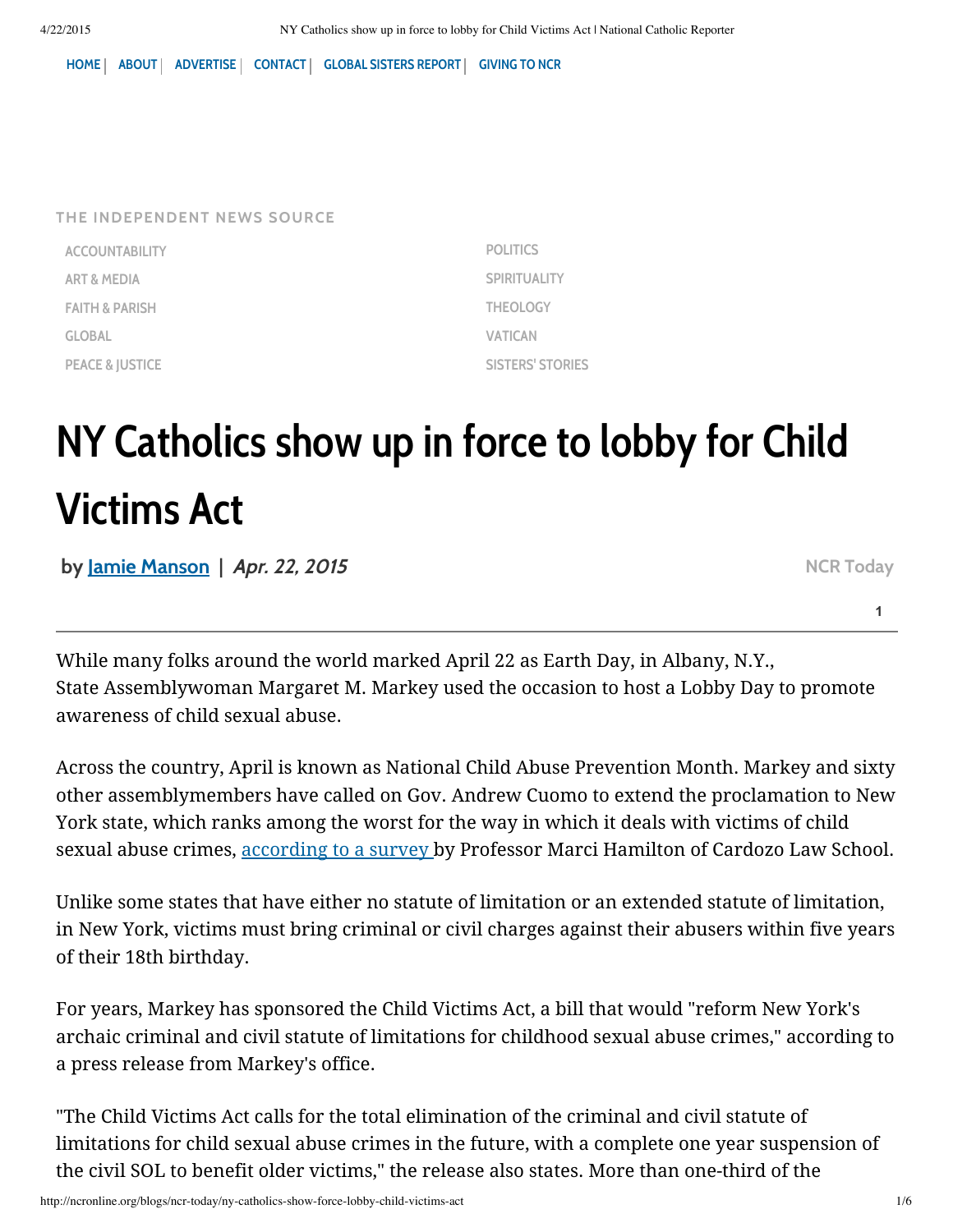members of the State Assembly have joined Markey to co-sponsor the bill.



Among the organizations supporting the Albany Lobby Day, five were Catholic groups, including the Catholic Coalition of Conscience, an umbrella group comprised of Call to Action Metro NY, Call to Action [U](http://ncronline.org/blogs/ncr-today/ny-catholics-show-force-lobby-child-victims-act#comment-1982065050)pstate NY, Voice of the Faithful NY, and Dignity/NY.

[Two](http://ncronline.org/blogs/ncr-today/ny-catholics-show-force-lobby-child-victims-act#comment-1982038935) of the event's speakers, Fr. Jim Connell and Notre Dame de Namur Sr. Maureen Turlish, were from Catholic Whistleblowers, a

[group](https://disqus.com/by/bumblebee8/) of canon law experts and religious leaders. Turlish previously helped lead a successful drive to enact statute of limitations reform in the state of Delaware.

Perhaps unsurprisingly, the Child Victims Act has proven unpopular with Catholic bishops [throughout](http://www.nytimes.com/2009/08/10/nyregion/10abuse.html?pagewanted=all&_r=0) the state. Their ongoing campaign against the measure has been called "shrewd and relentless" by *The New York Times*.

Bishop William Murphy of the diocese of Rockville Centre has been especially vocal in his opposition to the bill, most recently [charging](http://www.ncronline.org/node/89561) that it "seeks to penalize only the Catholic Church for past crimes of child sex abuse."

Art McGrath of CTA Metro NY and Mariann Perseo of VOTF-NY acknowledged institutional resista[nce](https://disqus.com/by/Rondre/) to the [bill](https://disqus.com/by/Rondre/) but [insisted](http://ncronline.org/blogs/ncr-today/ny-catholics-show-force-lobby-child-victims-act#comment-1982038935) that [their](http://ncronline.org/blogs/ncr-today/ny-catholics-show-force-lobby-child-victims-act#comment-1982335144) religious tradition calls for these kinds of reforms. "Catholic theology and the Catholic Catechism call for reparative justice for the victims; consequences for the perpet[rato](http://ncronline.org/blogs/ncr-today/ny-catholics-show-force-lobby-child-victims-act#comment-1982335144)rs; and protection for child victims," they said in a statement.

[Earlie](https://disqus.com/by/disqus_Pz8gv46joX/)r this [week](https://disqus.com/by/disqus_Pz8gv46joX/), [Markey](http://ncronline.org/blogs/ncr-today/ny-catholics-show-force-lobby-child-victims-act#comment-1982580362) [published](http://sol-reform.com/2015/04/sol-activities-wed-a) a letter that she wrote to Pope Francis, asking him to meet with survivors of child sexual abuse during his upcoming visit to New York City in September. The letter cites the pope's strong message to Pontifical Commission for the Protection of Minors on Feb. 2, 2015, and asks Francis for his "help in convincing New York Bishops to bring their views in alignment with yours on the subject of abuse."

Cardinal Sean O'Malley, archbishop of Boston and chair of the Pontifical Commission for the Protection of Minors, [wa](http://ncronline.org/blogs/ncr-today/ny-catholics-show-force-lobby-child-victims-act#comment-1982580362)s also copied on the letter.

[An](https://disqus.com/by/gayfordhamprepgrad/) online [petition](http://www.safehorizon.org/page/child-victims-act-352.html) of support for the [Chil](http://ncronline.org/blogs/ncr-today/ny-catholics-show-force-lobby-child-victims-act#comment-1982390795)d Victims Act was also announced at the Lobby Day.

"There is no limit on what is a lifetime of suffering and anguish for so many victims of child sexual abuse," Markey said. "Nor should there be any limit on holding accountable those institutions and orga[niza](http://ncronline.org/blogs/ncr-today/ny-catholics-show-force-lobby-child-victims-act#comment-1982390795)tions that have deliberately protected and hidden perpetrators."

"Their actions make it possible for pedophiles to continue to prey on new victims," Markey concluded.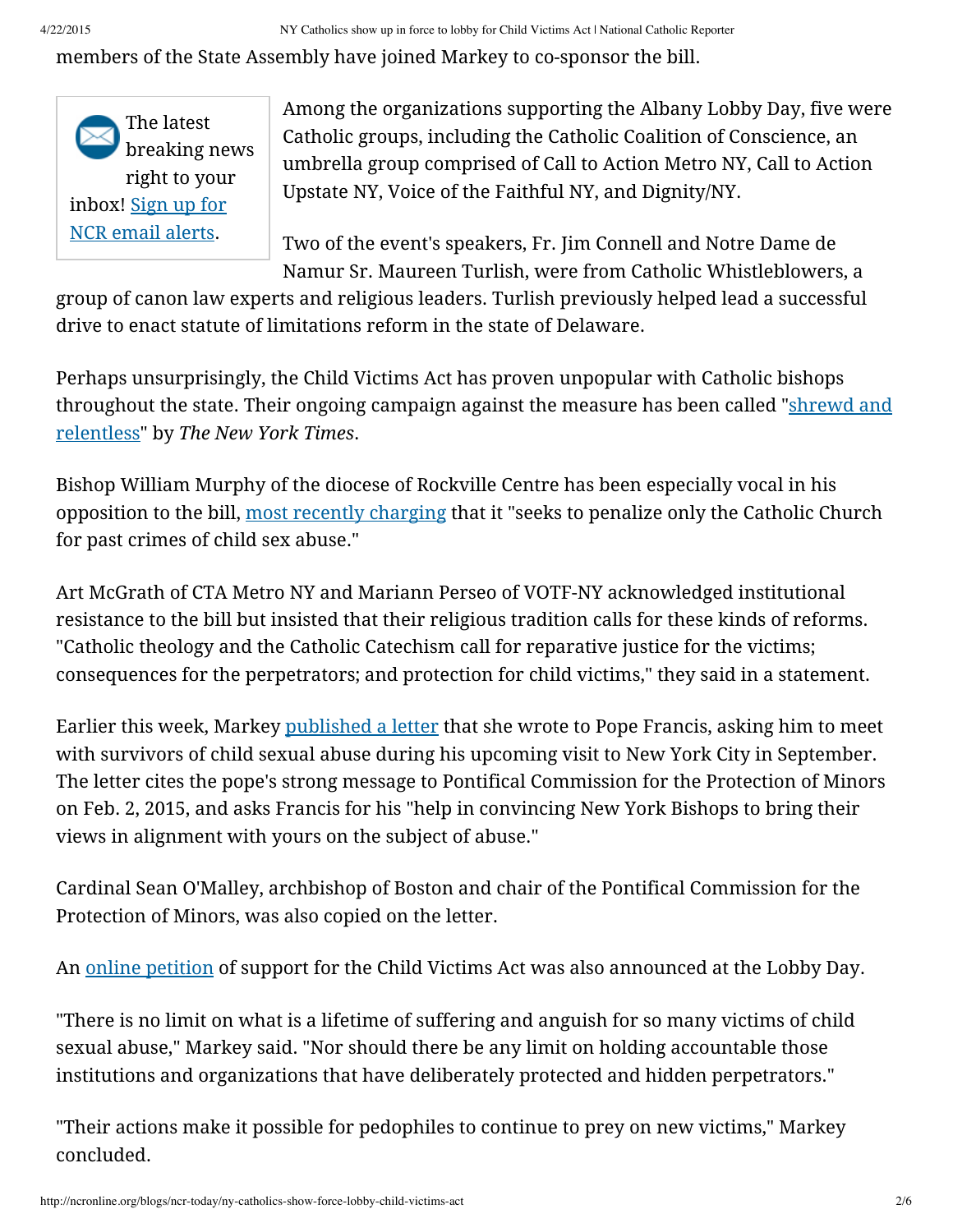| print                                     | email | pdf | Tweet $\vert\langle 2\vert$<br>Like<br>$\overline{2}$ |  |
|-------------------------------------------|-------|-----|-------------------------------------------------------|--|
| $\overline{\phantom{a}}$<br>Show comments |       |     |                                                       |  |





#### NCR EMAIL ALERTS

Sign up to get *NCR* updates by email. Existing users: change your preferences here. Enter your email address in the box below and click "Go."

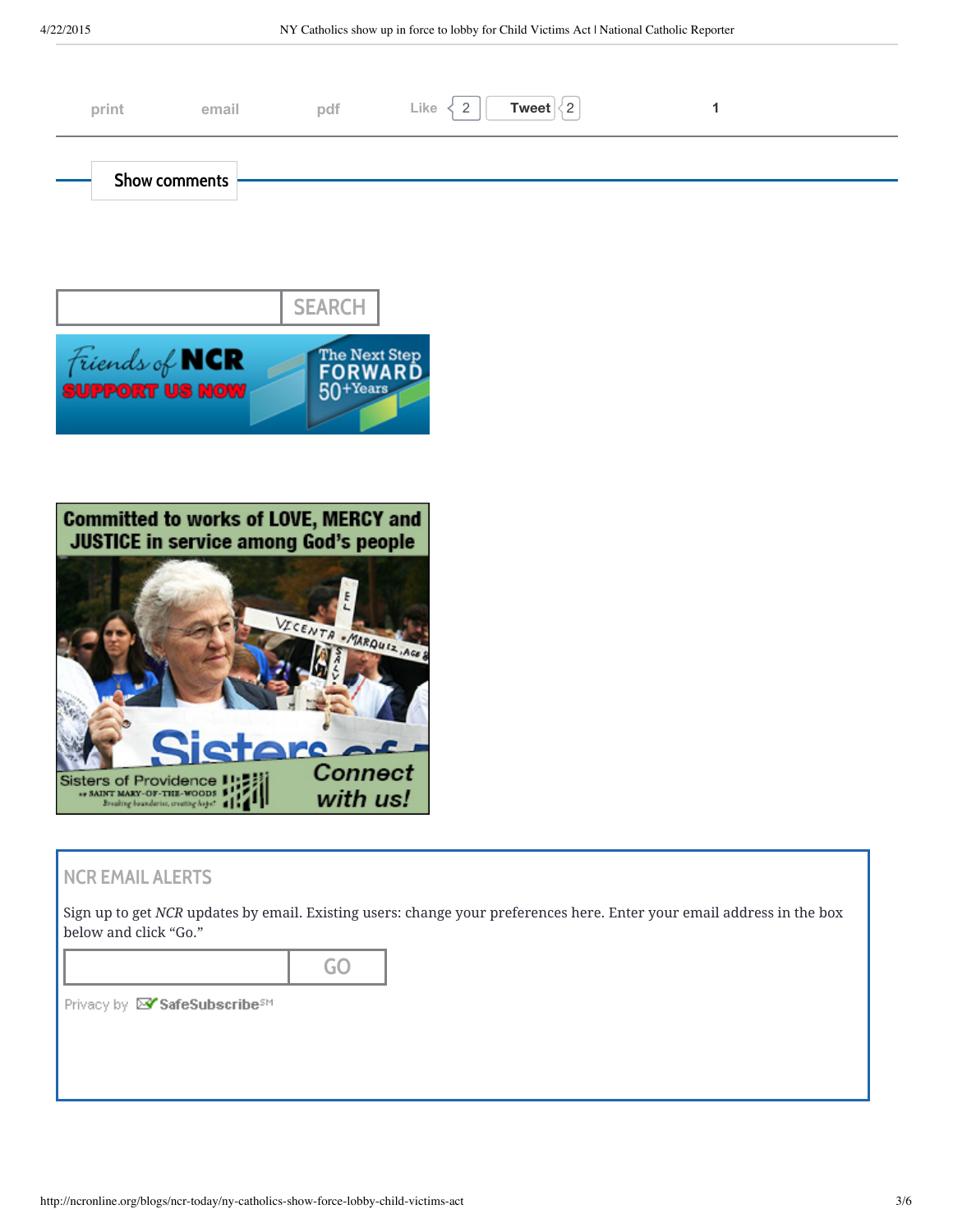

## IN THIS ISSUE

# APRIL [10-23,](http://ncronline.org/issues/april-10-23-2015) 2015



Editorial: Religious freedom must be [anti-discrimination](http://ncronline.org/news/politics/editorial-religious-freedom-must-be-anti-discrimination)

A more realistic era in [US-Israeli](http://ncronline.org/news/global/more-realistic-era-us-israeli-relations) relations

[Missouri](http://ncronline.org/news/peace-justice/missouri-activists-lobby-shorten-prison-time) activists lobby to shorten prison time

This issue's Special Section: Our Environment

Some articles are only available in the print newspaper and Kindle edition.

[SUBSCRIBE!](http://ncronline.org/ncr-print-subscription-form-0?bl)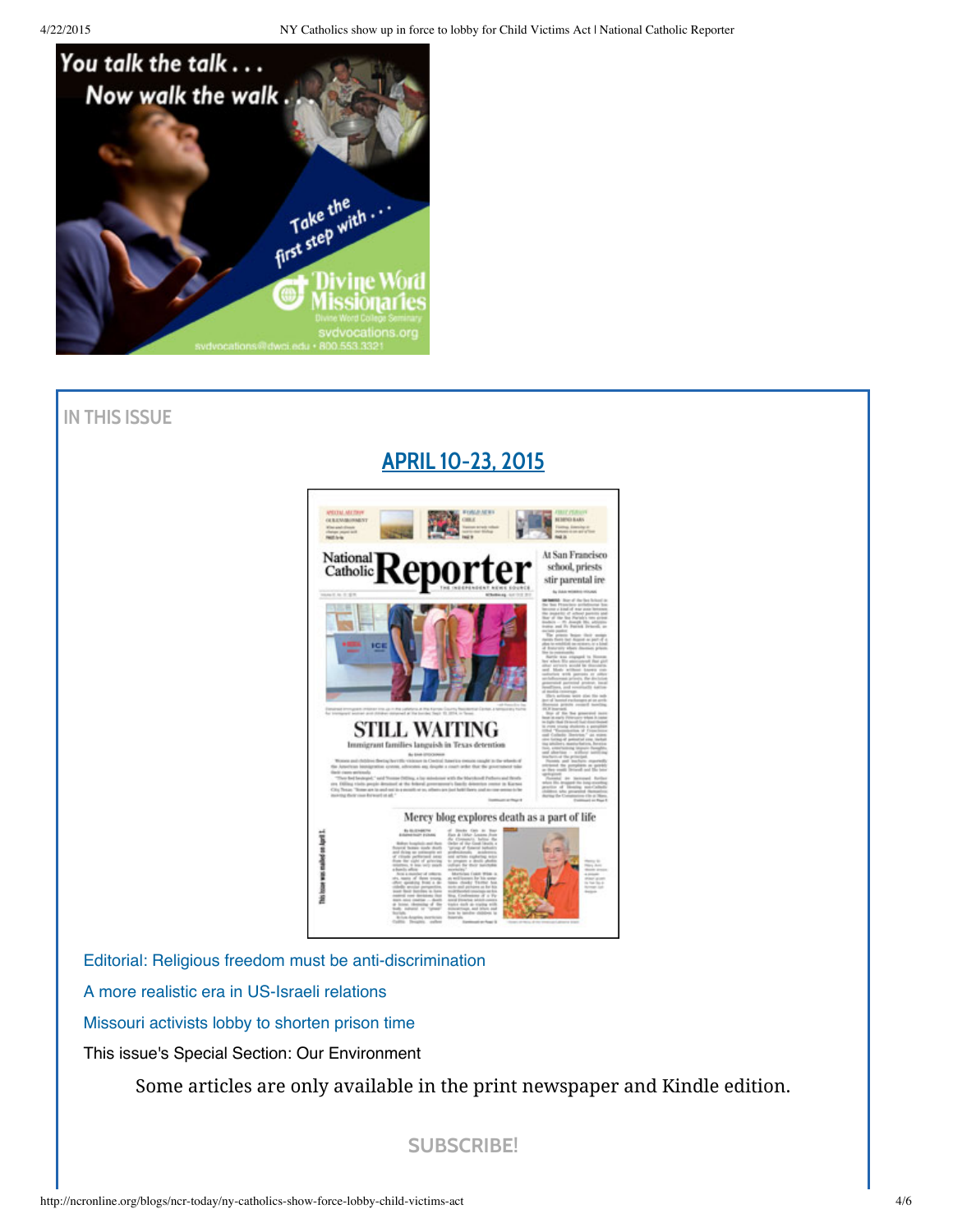

## [LATEST](http://ncronline.org/blogs/latest) POSTS >

#### [California](http://ncronline.org/blogs/ncr-today/california-priest-charged-tax-evasion-fraud) priest charged with tax evasion, fraud

by [Monica](http://ncronline.org/authors/monica-clark) Clark NCR [Today](http://ncronline.org/blogs/ncr-today)

#### Why Violent Religious [Extremism?](http://ncronline.org/blogs/ncr-today/why-violent-religious-extremism)

by [Maureen](http://ncronline.org/authors/maureen-fiedler) Fiedler NCR [Today](http://ncronline.org/blogs/ncr-today)

#### NY [Catholics](http://ncronline.org/blogs/ncr-today/ny-catholics-show-force-lobby-child-victims-act) show up in force to lobby for Child Victims Act

by Jamie [Manson](http://ncronline.org/authors/jamie-manson) NCR [Today](http://ncronline.org/blogs/ncr-today)

#### Pope's Eco Quotes: The gift of [knowledge](http://ncronline.org/blogs/eco-catholic/popes-eco-quotes-gift-knowledge)

by [NCR](http://ncronline.org/authors/ncr-staff) Staff Eco [Catholic](http://ncronline.org/blogs/eco-catholic)

# by Phyllis [Zagano](http://ncronline.org/authors/phyllis-zagano) Just [Catholic](http://ncronline.org/blogs/just-catholic) Why [stay?](http://ncronline.org/blogs/just-catholic/why-stay)

by [Michael](http://ncronline.org/authors/michael-sean-winters) Sean Winters [Distinctly](http://ncronline.org/blogs/distinctly-catholic) Catholic Links for [04/22/15](http://ncronline.org/blogs/distinctly-catholic/links-042215)

#### On Earth Day, Pope Francis calls all 'to see the world through the eyes of God the [Creator'](http://ncronline.org/blogs/eco-catholic/earth-day-pope-francis-calls-all-see-world-through-eyes-god-creator)

by Brian [Roewe](http://ncronline.org/authors/brian-roewe) Eco [Catholic](http://ncronline.org/blogs/eco-catholic)

# by Pat [Marrin](http://ncronline.org/authors/pat-marrin) The Francis [Chronicles](http://ncronline.org/blogs/francis-chronicles) [Francis,](http://ncronline.org/blogs/francis-chronicles/francis-comic-strip-111) the comic strip

#### [Morning](http://ncronline.org/blogs/ncr-today/morning-briefing-1356) Briefing

by [Dennis](http://ncronline.org/authors/dennis-coday) Coday NCR [Today](http://ncronline.org/blogs/ncr-today)

#### Episcopal [Accountability](http://ncronline.org/blogs/distinctly-catholic/episcopal-accountability-reverse-caiaphas-policy) & the "Reverse Caiaphas" Policy

by [Michael](http://ncronline.org/authors/michael-sean-winters) Sean Winters [Distinctly](http://ncronline.org/blogs/distinctly-catholic) Catholic

#### More [posts](http://ncronline.org/blogs/latest) >